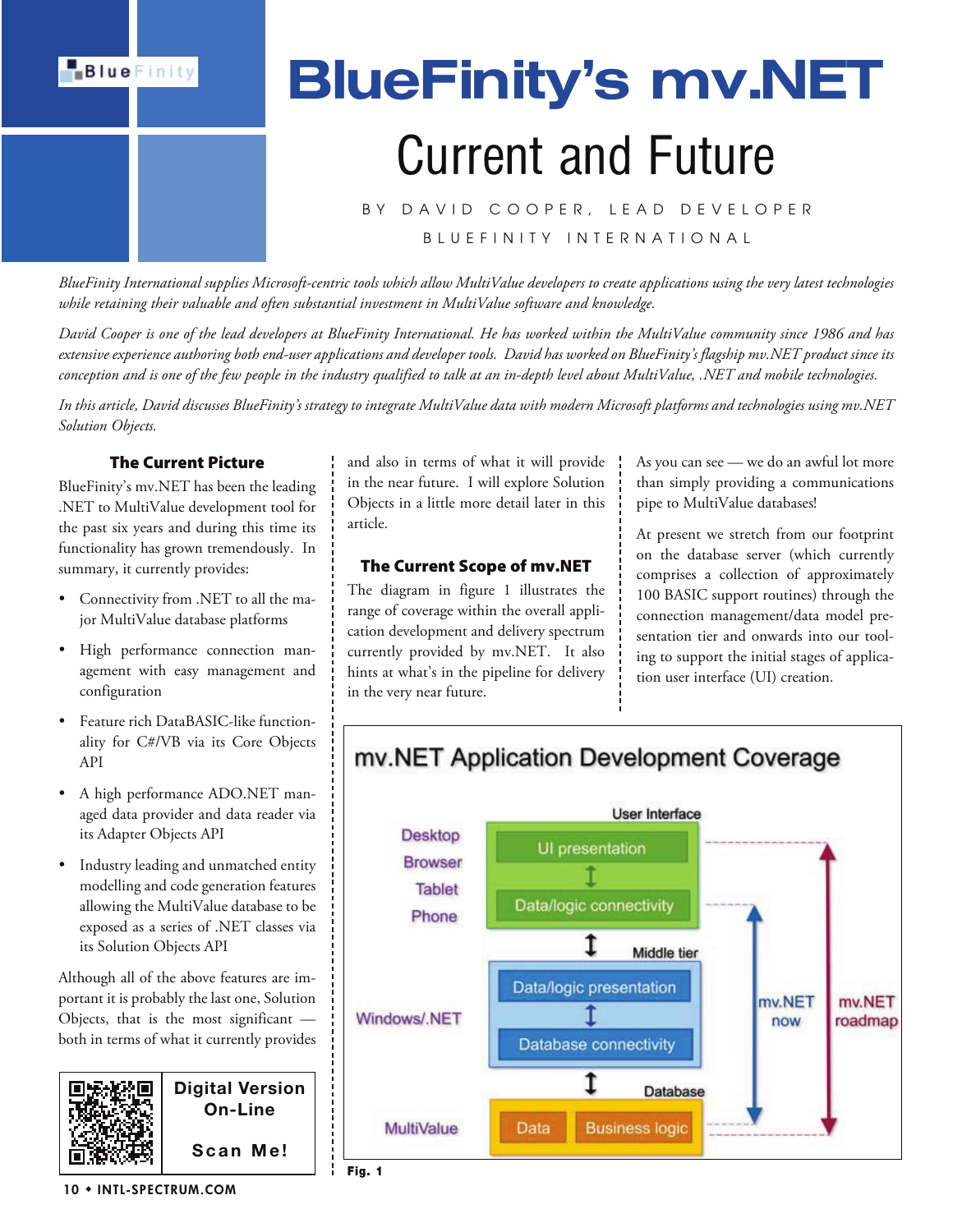The database side of things at present consists of a library of pre-composed support routines which reside safely and securely well away from all other applications. These routines provide a very stable and flexible target for .NET. We then provide a comprehensive library of Windows-based tools that communicate with these routines for a variety of very useful application development and tracing/debugging uses.

On the Windows (server) side, our connection management components breeze through the most demanding of connectivity requirements. These interact seamlessly with all three of our programmer APIs to provide a flexible, .NET developer-friendly way of accessing the MultiValue environment from within .NET.

Today, our adventures into the land of application UI creation is limited to the browser-based Silverlight environment. This generated a huge amount of interest within the community when it first appeared nearly two years ago, but — as we all know — the ever shifting technical landscape is evolving, resulting in the need to embrace additional technologies and working patterns.

Using mv.NET to create an application UI for Silverlight is very intuitive process and introduced an approach which met a number of sometimes conflicting development demands:

- Quick-start application development
- Database content driven screen design
- Easy access to existing DataBASIC logic on the database server
- Use of industry standard development tools with the ability to use whatever 3rd party tools libraries are necessary to assist in the job
- Great looking UIs!
- Ability to engage non-MultiValue aware development resources

The tool we created for Silverlight is called the "XAML Wizard" — XAML being the Microsoft technology used in Silverlight which provides the rough equivalent to HTML/CSS (and a bit of JavaScript) in the traditional web world. The XAML

*The new products coming from BlueFinity's developers will ultimately reach down into the MultiValue database via Solution Objects. This is because everything in .NET naturally speaks in the language of classes and therefore it makes perfect sense to focus on this approach.*

wizard provides a high level UI designer which links into Solution Objects entity modelling to provide a drag and drop UI creation experience to speed up and join the UI and database.

Once the UI design work is done (or part done — the whole process is naturally cyclic) the designer is able to generate either whole or part of a Visual Studio solution. The developer is then able to use the full power of Visual Studio to do the rest of the work to complete the application. We found that this approach gave developers the best of both worlds — a very easy to use initial application creation tool while still allowing them the full power and flexibility of an industrial strength IDE.

Despite being a great product we all know that Microsoft, while providing long term support for Silverlight, has now moved its focus on to other things — so it's time for us at BlueFinity to add more in the area of UI creation to our portfolio as well — and we are!

## Solution Objects

I introduced Solution Objects earlier as an incredibly important part of mv.NET for BlueFinity. Today it provides four key components:

- An entity modelling tool this allows you create a sophisticated database to .NET class mapping definition
- A code generator this generates C#, VB or, in fact, entire Visual Stu-

dio solutions based upon an entity model. This enables all or part of your MultiValue database application to be exposed as a series of standard .NET classes. These classes can be used by any .NET developer for any kind of .NET application. Even better, .NET developers need not have an ounce of MultiValue knowledge in order to make full use of both data and logic residing on your database. This is a major benefit where development teams can be expanded by adding new .NET skills without the need for time consuming MV cross training.

- The "XAML wizard" see above
- A "REST wizard" to fully automate the generation of a complete, fully functional read/write RESTful service directly from an entity model.

In fact, I took my stop watch out the other week and timed how long it took me to go from an entity model to a fully working and published within IIS create/read/ update/delete/select enabled industry standards compliant RESTful service — 4 minutes 17 seconds was the answer.

Solution Objects is proving to be an essential tool for many BlueFinity customers. It allows them to easily address some key technological challenges:

- How to encapsulate vital MultiValue knowledge and know-how within a general purpose, industry standard projection of their database content
- How to expose selected parts of their database in a way which cannot be abused (accidentally or not) by application developers
- How to retain/advance their investment in MultiValue technology while keeping pace with the rapidly evolving user-driven technology landscape
- How to engage non-MultiValue aware development resources to help meet these challenges
- How to integrate their MultiValue database with modern hand-held devices

*Continues on page 12*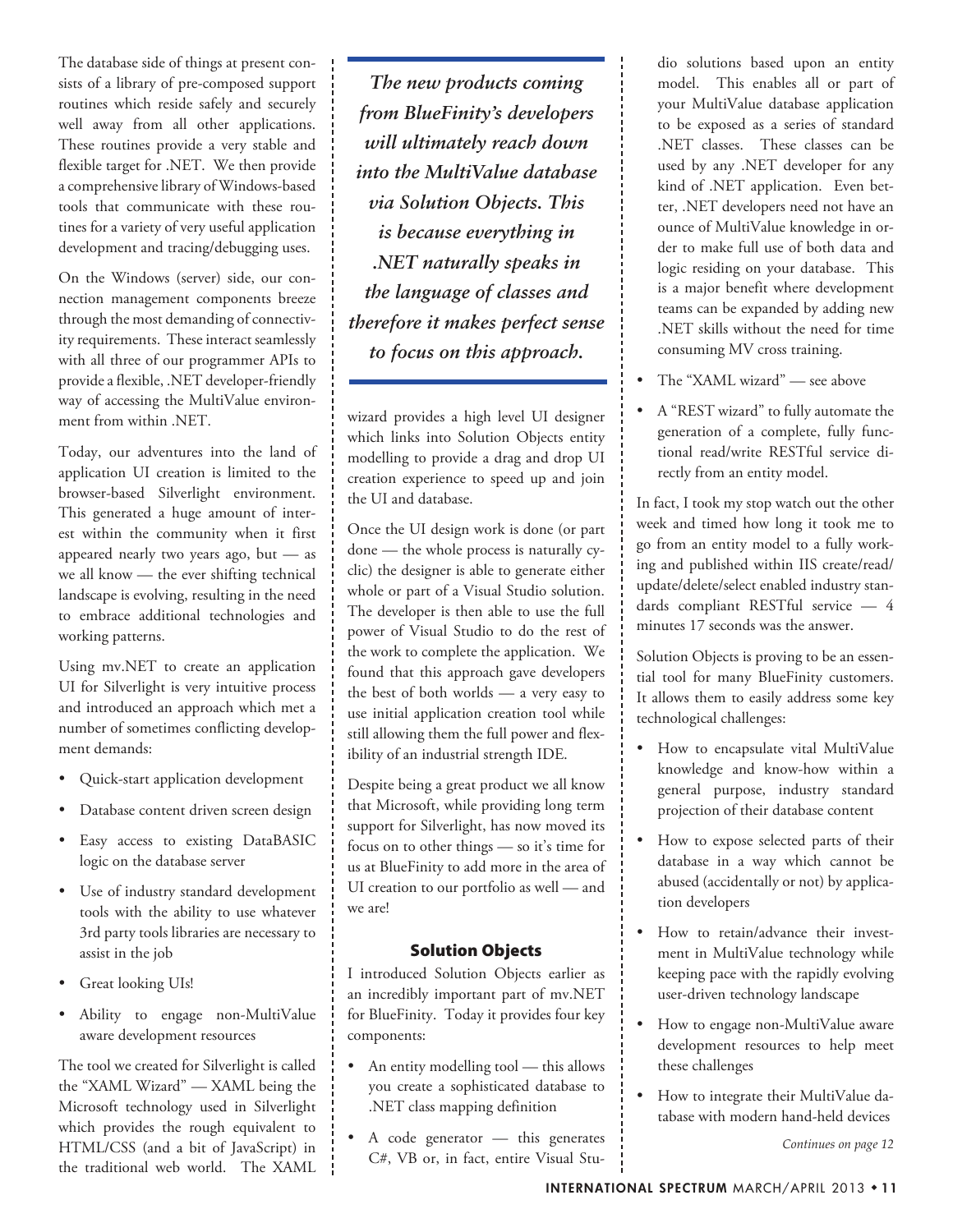## **BLUEFINITY'S MV.NET – CUR-RENT AND FUTURE**

*Continued from page 11*

Solution Objects therefore is a vital part of mv.NET both now and into the future. Let's explore what's coming soon from BlueFinity and how Solution Objects plays its vital role on this very exciting path.

## The Future Picture

BlueFinity has never been lacking when it comes to innovation in providing the MultiValue development community with key tools to allow them to integrate with Microsoft's ever-changing .NET environment.

At BlueFinity we spend an inordinate amount of time observing, experimenting, testing, breaking, cursing and sometimes loving new technologies. We do this partly because it's good fun but also — more importantly — because it's vital for us as a tools vendor to be absolutely on top of what the marketplace, our customers and new prospects will be asking for in terms

QB

of development tooling in 6 to 12 months time.

Over the past 18 months the task of doing this "technology watch, understand and use" process has been especially challenging as the big players out there fight to grab the hearts and minds of developers and the wallets of consumers.

In conjunction with this technology awareness, another really important part of our job at BlueFinity is to listen to what MultiValue-based IT departments are being asked to do.

It is the joining together of these two strands of awareness which is at the heart of BlueFinity's developers product roadmap for the coming 12 months. This roadmap steers a careful course through the jagged rocks of application development for today's often impetuous, trend driven, mobile device fixated modern business landscape.

We think it's really important to furnish the MultiValue community with state of the art software development tools. Tools that allow the creation of modern, forward thinking line of business applications, but which also allow these applications to be designed, developed and successfully deployed on time and on budget. Specifically, this means providing tools which are:

- Intuitive and easy to use
- Designed to utilize and integrate with industry standard components and infrastructure
- Engineered to provide a unified application development process that is able to address the need to target application delivery at an ever increasing variety of software/hardware environments
- Able to create engaging, modern lookand-feel application UIs while still being able to make the very best of existing and future MultiValue database investment
- Able to leverage the superb existing mv.NET technology stack

QuickBooks API for the MultiValue Database

**t Read/Write Directly to Quickbooks Databases** 

Customer, Vendor, Invoices, Purchase Orders, Chart of Accounts

**t mvQB API is Designed for the MultiValue Program to Use**

All routines are simple BASIC calls designed for the developer. No special user interfaces required.

- **t No Need to Learn the Internals of QuickBooks**
- **t QuickBooks Pro/Premier/Enterprise**

**Systems NATEC** Providing Solutions to your MultiValue Questions

**Phone:** 303.465.9616 **E-mail:** mvqb@natecsystems.com **Website:** www.natecsystems.com